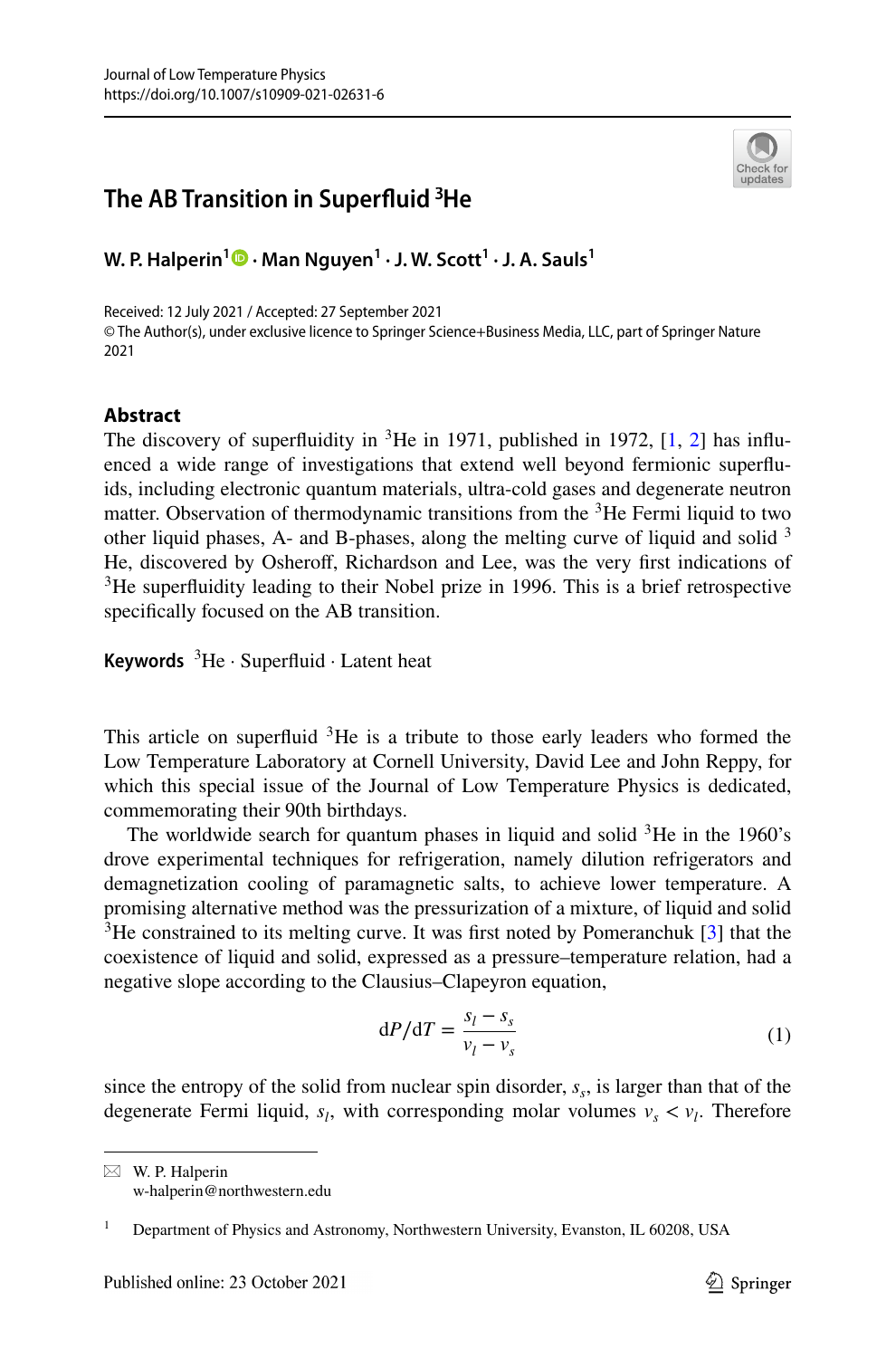pressurization of the mixture, converting liquid to solid, should result in cooling, hence the name Pomeranchuk efect. The Cornell University Low Temperature Laboratory of David Lee and John Reppy, soon joined by Robert Richardson, pursued this technology. Several versions of refrigerators of this kind were developed and are reviewed by Richardson [\[4](#page-7-3)]. All such methods require mechanical devices such as metal bellows, tubes or diaphragms and the limitations from corresponding mechanical heating were unknown. Despite challenges in thermometry, Pomeranchuk refrigeration demonstrated sufficient cooling power to be effective. One aspect of thermometry was unambiguous; the higher the pressure, the lower the temperature. The University of Florida group, led by Dwight Adams, invented a high-precision low-temperature pressure gauge [[5\]](#page-7-4) and this technology was harnessed by the Cornell group to measure progress in achieving lower temperatures. Although qualitative at the time, the  ${}^{3}$ He temperature could be inferred from NMR of copper or platinum wires, taking advantage of the fact that the magnitude of the NMR signal is an inverse function of absolute temperature.

Late in the fall of 1971, Osheroff, Richardson and Lee noted an abrupt but very reproducible decrease in the cooling rate of  ${}^{3}$ He on the melting curve that they labeled as the A-transition followed by an abrupt drop in pressure at the B-transi-tion, Fig. [1](#page-1-0) [[1\]](#page-7-0). Osheroff has provided a detailed personal account of this history and its eventual interpretation marking the discovery of superfluid  ${}^{3}$ He [[6\]](#page-7-5). The higher-temperature A-feature is a sharp decrease in cooling rate that corresponds to a jump in the heat capacity of the liquid. At B, there is a frst-order transition from the supercooled A-phase to the B-phase releasing a pulse of latent heat, hence a drop in pressure. Most importantly, the nuclear magnetic resonance  ${}^{3}$ He frequency shifts [[2](#page-7-1)] in the A-phase were identifed by Leggett to be the signature of liquid 3He in an odd-parity superfuid state [[7](#page-7-6)]; see the review by Lee and Leggett [[8](#page-7-7)]. With this discovery, the vast field of unconventional fermionic pairing was born, a remarkable manifestation of the theory of BCS superconductivity [\[9\]](#page-7-8), with appropriate modifications for  ${}^{3}$ He [\[10–](#page-7-9)[12](#page-7-10)]. In this article, we emphasize



Time

<span id="page-1-0"></span>**Fig. 1** Measurement of melting pressure in a Pomeranchuk refrigerator. First observation of superfluid <sup>3</sup>He by Osheroff, Richardson and Lee, adapted from Reference [\[2](#page-7-1)]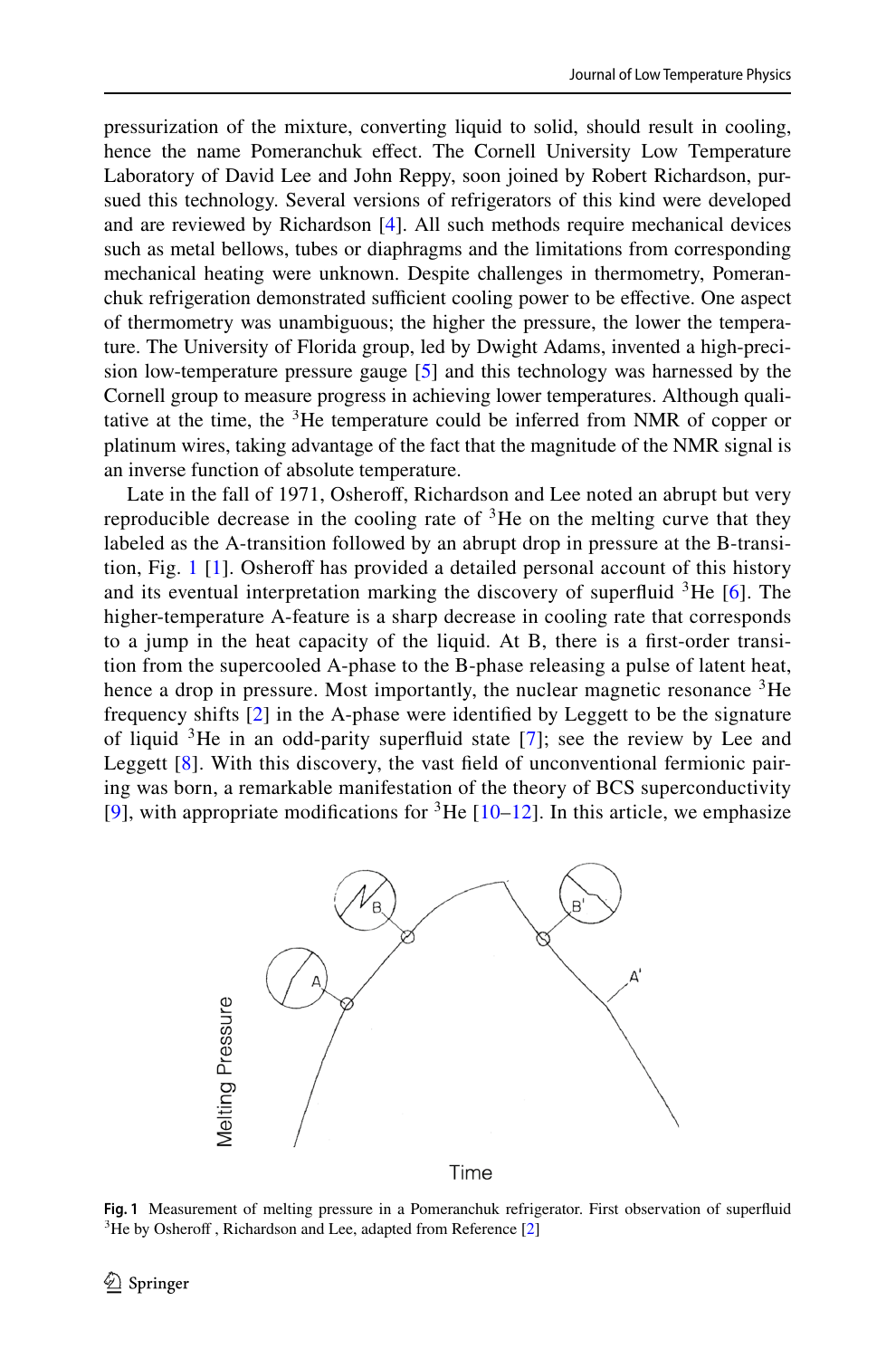several important aspects of the discovery of the AB transition; not only are these key to the discovery itself, but they still ofer further insights 50 years later.

At that time, the predominant goal at Cornell, as well as at the University of Florida (Dwight Adams), University of California at La Jolla (John Wheatley and John Goodkind) and Helsinki University of Technology (Olli Lounasmaa), was to search for magnetic order in the solid phase where presumably the nuclear spin entropy of the solid must eventually decrease at sufficiently low temperature as required by the third law of thermodynamics. It was David Lee's inspiration that the search for the ground state behavior of the nuclear spin system of solid  ${}^{3}$ He should be pursued in a mixture of liquid and solid using the Pomeranchuk efect. Nuclear magnetic ordering had been predicted from high-temperature data to be in the vicinity of 2 mK and pursuit of this goal with improvements in refrigeration was central to the work in a number of low-temperature laboratories including that of Lee and Richardson. By comparison, predictions for the superfuid transition temperature ranged widely by six orders of magnitude from  $-100$  to  $10^{-4}$  mK, as reviewed by Bookbinder [[16\]](#page-7-11) in 1971. Without more clarity, its search was considered to be an unrealistic goal, but serendipity allowed that the superfuid transition would occur in the same temperature range as the search for the nuclear magnetic ordering laying the foundation for the discovery of superfluid  ${}^{3}$ He and a subsequent explosion of research. Initially, the sharp changes in the time dependence of the melting pressure trace observed by Osheroff et al. [\[1](#page-7-0)], Fig. [1,](#page-1-0) were interpreted as a manifestation of nuclear magnetic order in the solid. However, one of the doubters of that interpretation was Goodkind at the University of California San Diego, proposing the possibility of a transition to superfuidity in the liquid phase [[8\]](#page-7-7). Another was Vvedenski at the Institute of Physical Problems, Moscow [[17\]](#page-7-12), who proposed a thermodynamic explanation associated with superfuidity, as noted above, to a decrease in cooling rate attributed to a heat capacity jump in the liquid phase. Later, Halperin et al. [[14,](#page-7-13) [18\]](#page-7-14) developed a thermodynamic analysis consistent with Vvedenski's idea, but with the central presumption being that the entire liquid phase of  ${}^{3}$ He on the melting curve is in thermal equilibrium with an interface to the solid phase, thereby responding to the well-defned pressure temperature relation of the melting curve with a very short timescale on the order of seconds. This is in stark contrast to the very long equilibrium times in the solid found to be three orders of magnitude greater than that of the liquid near the superfuid transition [\[14](#page-7-13)].

That thermodynamic model was quantitatively affirmed through the comparison of measurements of the specific heat of the liquid and the latent heat of the  $B\rightarrow A$ transition  $[14, 18]$  $[14, 18]$  $[14, 18]$  $[14, 18]$  $[14, 18]$  on the melting curve, Fig. [2,](#page-3-0) in comparison with the pure liquid reported by Greywall [[19\]](#page-7-15). If the early experiments on the melting curve using a Pomeranchuk refrigerator had been performed sufficiently slowly with liquid and solid together in thermal equilibrium, then the superfuid transition would not have been evident. In fact, the development of the <sup>3</sup>He melting curve thermometer (MCT) [\[20](#page-7-16), [21\]](#page-7-17) hinges on the existence of this well-defined thermodynamic system. For example, Fig. [3](#page-3-1) shows the warm-up trace of a small amount of  ${}^{3}$ He,  $-0.5$  cm<sup>3</sup>, in an MCT, by Nguyen et al. [[15\]](#page-7-18) warming through the  $B\rightarrow A$  transition. With high resolution in their measurement of temperature, they also found evidence for a slight amount of superheating, which is generally thought not to take place at this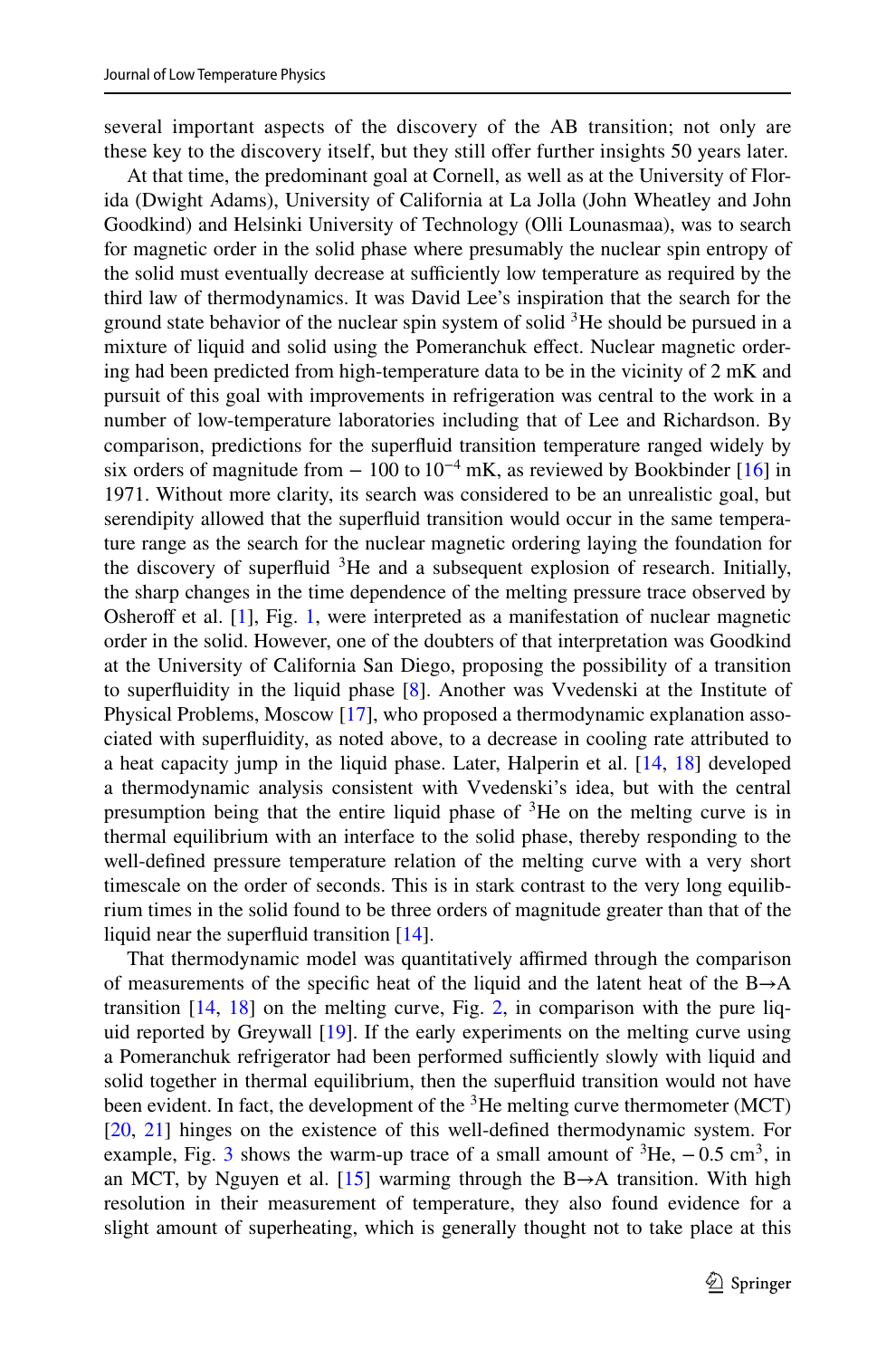

<span id="page-3-0"></span>**Fig. 2** Magnetization and pressure of 3He in a Pomeranchuk refrigerator by Lee and collaborators, adapted from Reference [\[13](#page-7-19)]. Magnetization measurements were taken with a SQUID showing a simultaneous discontinuity with pressure, both cooling and warming through  $A \rightarrow B$  and  $B \rightarrow A$  transitions, respectively, consistent with their frst-order character. Importantly, the static magnetization change was found to be consistent with NMR measurements [\[2](#page-7-1)]



<span id="page-3-1"></span>**Fig. 3** Recent measurement of the B→A transition in a <sup>3</sup>He melting curve thermometer based on the PLTS-2000 temperature scale. The thermometer was cooled below 0.45 mK using nuclear demagnetization and allowed to warm slowly in zero applied feld. Using the latent heat of 15.4 ergs/mol [[14\]](#page-7-13), the heat leak into the liquid (including that from the solid) is 100 pW. At Northwestern, we have found this to be a useful way to check refrigerator performance [\[15](#page-7-18)]. Although very unusual, superheating is responsible for the slight temperature jump of  $0.7 \mu K$ . (Color figure online)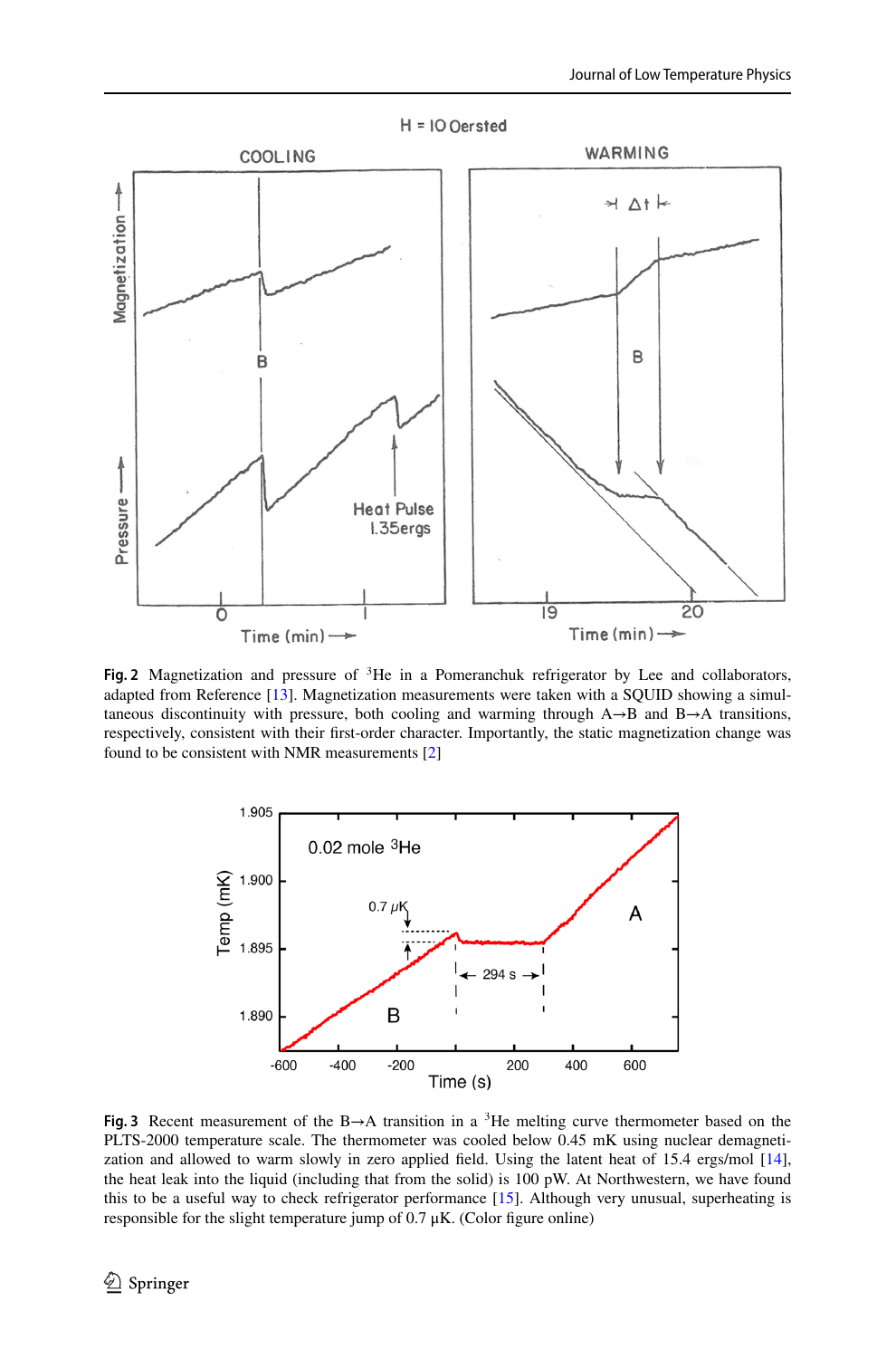

<span id="page-4-0"></span>**Fig. 4** Superfuid 3He phase diagram vintage 1978, adapted from Ref. [\[14](#page-7-13)]. The temperature scale shown here has since been updated by PLTS-2000

frst-order transition in zero magnetic feld. Superheating is discussed by Wheatley  $[22]$  $[22]$  (section XI) and Leggett and Yip  $[23]$  $[23]$  (Sect. 3) (Fig. [4\)](#page-4-0).

On the other hand, supercooling is ubiquitous and is especially strong at high pressure near the melting curve. A rather general requirement for nucleation is that a seed of the more stable phase in a local volume of the size of the coherence length forms and then expands beyond a critical radius determined by surface energy between the phases and their diference in free energy. Leggett argued that B-phase homogeneous nucleation attributed to thermal fuctuations was highly improbable by many orders of magnitude and that nucleation must be inhomogeneous, most likely initiated from the byproduct of capture of some unknown particle, a process that creates a quantum analogue of the confection called "baked Alaska." In this model, the heat released locally from the collision is then radiated by normal quasiparticles, evaporatively cooling an afected volume by their escape from within, creating a temperature inversion similar to a baked Alaska. Since there is a nonzero probability that one of these events can create a B-phase in a volume larger than critical, its expansion results in the destruction of the metastable A-phase. And yet, the background source responsible for this nucleation remains an open problem with speculation including radioactive decay of tritium, cosmic rays or some form of dark matter; see the review by Schifer and Osherof [\[24\]](#page-7-22). In fact, exposure to an external neutron flux  $[24-26]$  $[24-26]$  $[24-26]$  has been shown to be an efective means for inducing nucleation and in one case mechanical shock [\[27\]](#page-7-24). Furthermore, neutron capture is responsible for vortex formation suggesting that vortices, or other topological defects, might play a role [[25,](#page-7-25) [26\]](#page-7-23). These, and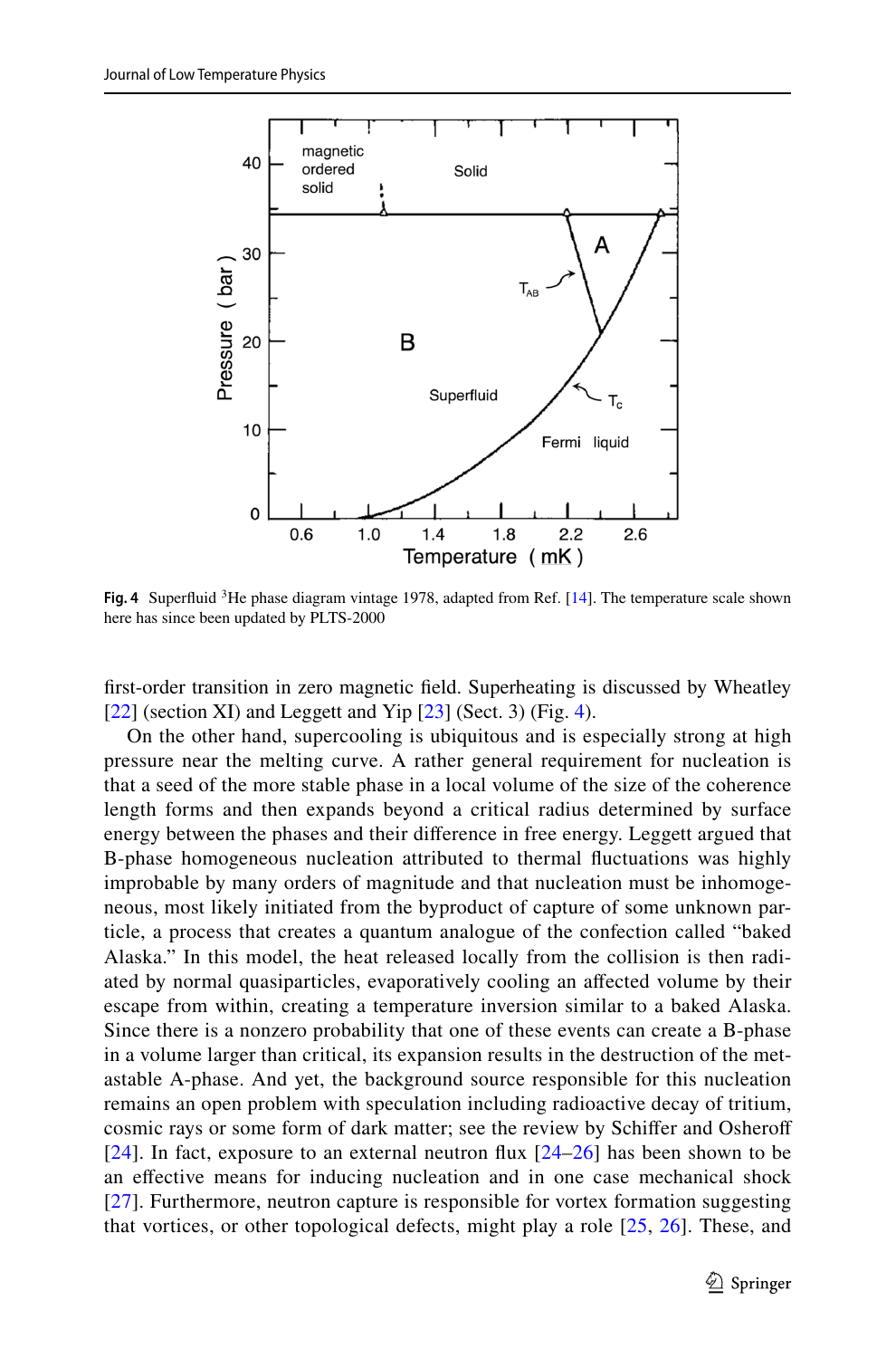other investigations of the  $A \rightarrow B$  transition, have carefully examined the lifetime of the metastable state, its temperature and magnetic feld dependence. Recent measurements of supercooling by Parpia at Cornell, but in this case in the near vicinity of the tricritical point (PCP in Fig. [5](#page-5-0)), also have interesting unexplained features [[28\]](#page-7-26).

Although a theoretical frst principles calculation of the transition temperature of superfuid 3He is not yet available, present theory describes many aspects of the behavior of the superfuid, including the relative stability of the A- and B-phases. Within the framework of a Ginzburg–Landau (GL) model, combined with microscopic calculation of strong coupling contributions to the free energy and experimental measurements, Wiman and Sauls [[29\]](#page-7-27) have recently shown that the temperature-dependent properties of the superfuid can be predicted and are in precise agreement with experiment. This includes an explanation of the pressure–temperature phase diagram describing the relative stability of the A- and B-phases shown in Fig. [5](#page-5-0) [[29\]](#page-7-27), as well as the temperature dependence of the specifc heat in the B-phase over a wide range of temperature down to  $T/T_c = 0.3$  [\[30](#page-7-28)].

The GL Free energy in zero magnetic feld can be expanded in terms of the invariants of the order parameter *A* neglecting the dipole energy:

$$
F = -\alpha \text{Tr}(AA^{\dagger}) + g_z H_{\mu} (AA^{\dagger})_{\mu\nu} H_{\nu} + \beta_1 |\text{Tr}(AA^T)|^2
$$
  
+  $\beta_2 [\text{Tr}(AA^{\dagger})]^2 + \beta_3 \text{Tr}(AA^T (AA^T)^*)$   
+  $\beta_4 \text{Tr}((AA^{\dagger})^2) + \beta_5 \text{Tr}(AA^{\dagger} (AA^{\dagger})^*)$ . (2)

Here  $A^{\dagger}$  and  $A^{T}$  are the Hermitian conjugate and transpose of  $A$ . The structure of the order parameter allows five fourth-order invariants for which the coefficients,  $\beta_i$ ,



<span id="page-5-0"></span>**Fig. 5** Predicted and experimental temperature dependence of the AB transition pressure, adapted from Reference [[29\]](#page-7-27). (Color figure online)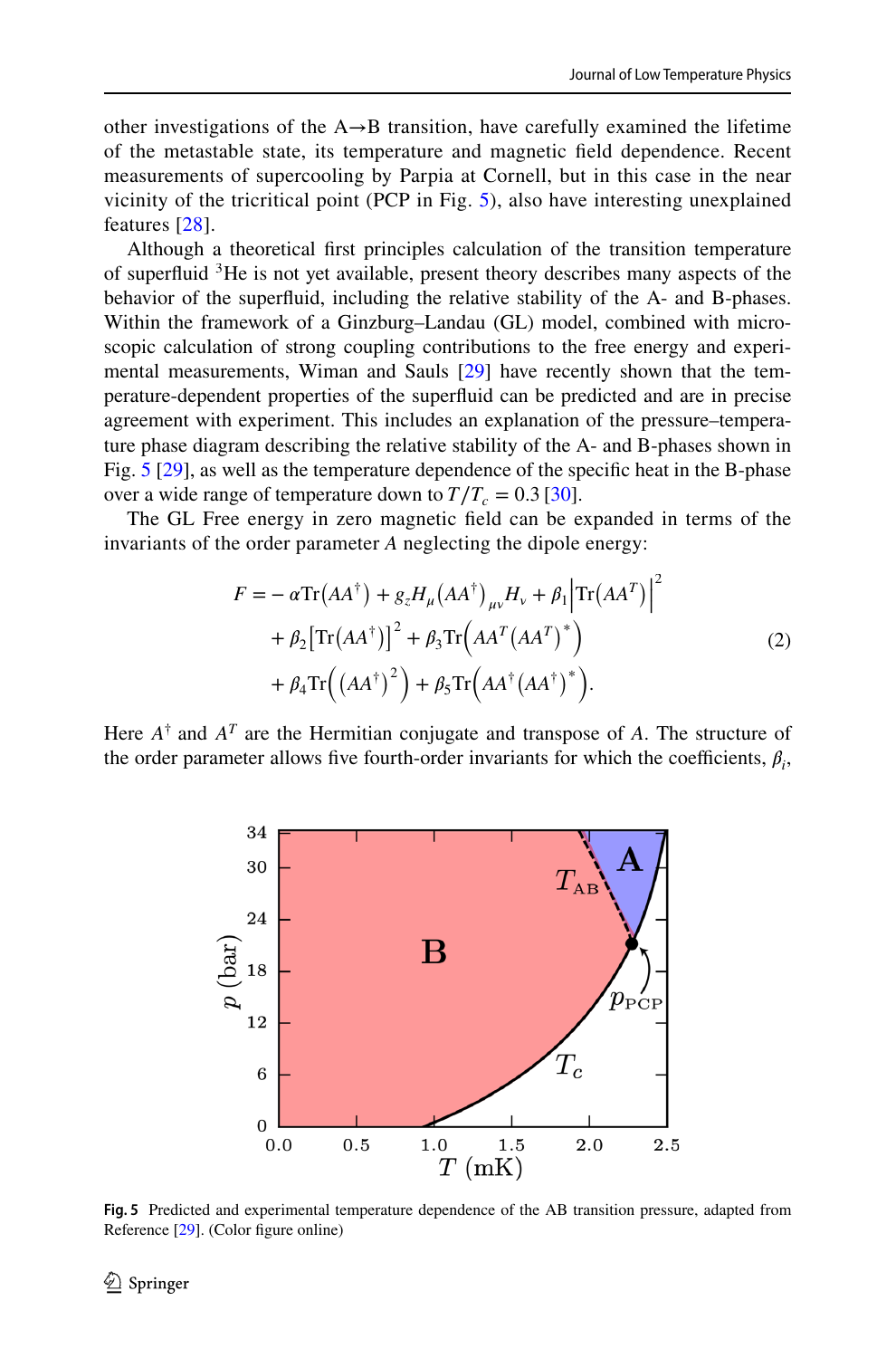determine the stable superfluid states. The expansion coefficients in the weak coupling limit are,

$$
\alpha = \frac{N(0)}{3} \left( \frac{T}{T_c} - 1 \right),\tag{3}
$$

$$
\frac{\beta_i}{\beta_0} = (-1, 2, 2, 2, -2), \quad i = 1, ..., 5,
$$
\n(4)

$$
\beta_0 = \frac{7\zeta(3)}{120\pi^2} \frac{N(0)}{(k_B T_c)^2},\tag{5}
$$

where the normal density of states at the Fermi energy is  $N(0)$ ,  $k_B$  is the Boltzmann constant and  $\zeta(x)$  is the Riemann zeta function. However, <sup>3</sup>He is not a weak coupling superfuid and strong coupling efects increase with pressure. In the absence of strong coupling, the superfuid would be the isotropic state, corresponding to the B-phase as predicted by Balian and Werthamer [\[11](#page-7-29)] and independently by Vdovin [\[12](#page-7-10)]. But at high pressure, the anisotropic axial state, i.e., the A-phase, is stabilized by strong coupling [[31\]](#page-7-30). These corrections have a negligible influence on  $\alpha$  [\[32](#page-7-31)], but they significantly modify the  $\beta_i$ 's. Expressions for the combinations of the  $\beta_i$  that can be determined from experiment are reviewed by Choi et al. [[33\]](#page-7-32). In particular the condition for equilibrium between A- and B-phases is  $\beta_A \equiv \beta_{245} = \beta_B \equiv \beta_{12} + \frac{1}{3}\beta_{345}$ , where the subscript sequence indicates the sum of corresponding  $\beta$ 's. In particu-lar, the polycritical point (PCP in Fig. [5](#page-5-0)) is defined by the  $\beta_i(T_c)$ . Calculations of strong coupling corrections have been performed for model potentials by Sauls and Serene [[32\]](#page-7-31) and in more recent work by Wiman and Sauls [\[29](#page-7-27), [30](#page-7-28)]. A major advance regarding prediction of behavior of the superfluid at temperatures below  $T_c$  was implemented by them incorporating the temperature dependence of strong coupling calculated by Serene and Rainer who found these corrections to the free energy to scale with temperature  $[31]$  $[31]$ . This greatly extends the range of validity of the theory correctly accounting for the pressure–temperature dependence of the equilibrium curve  $T_{AB}$  in Fig. [5](#page-5-0), as well as the temperature dependence of the B-phase specific heat [[29,](#page-7-27) [30\]](#page-7-28).

In summary, among many advances in research on superfluid  ${}^{3}$ He which continue to the present, the study of the  $A \rightarrow B$  transition is particularly fascinating for which there are important open problems. We are grateful for support from the National Science Foundation (WPH, Grant No. DMR-1903053 and JAS, Grant No. DMR-1508730). One of us (WPH) acknowledges being engaged in  ${}^{3}$ He superfluid physics, Fig. [2,](#page-3-0) with co-author David Lee in the frst measurements of the static magnetization and latent heat at this transition [\[13](#page-7-19)].